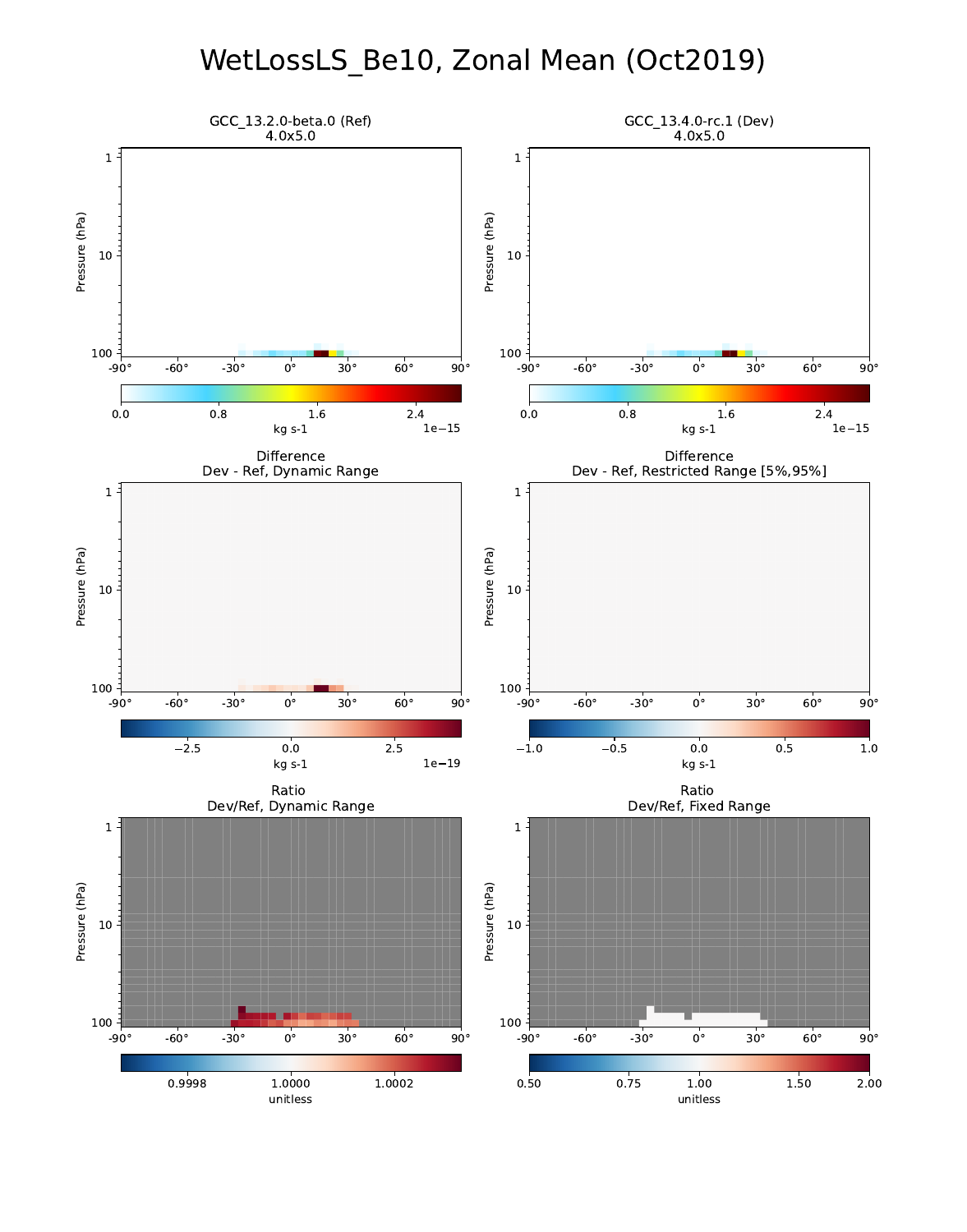# WetLossLS\_Be10Strat, Zonal Mean (Oct2019)

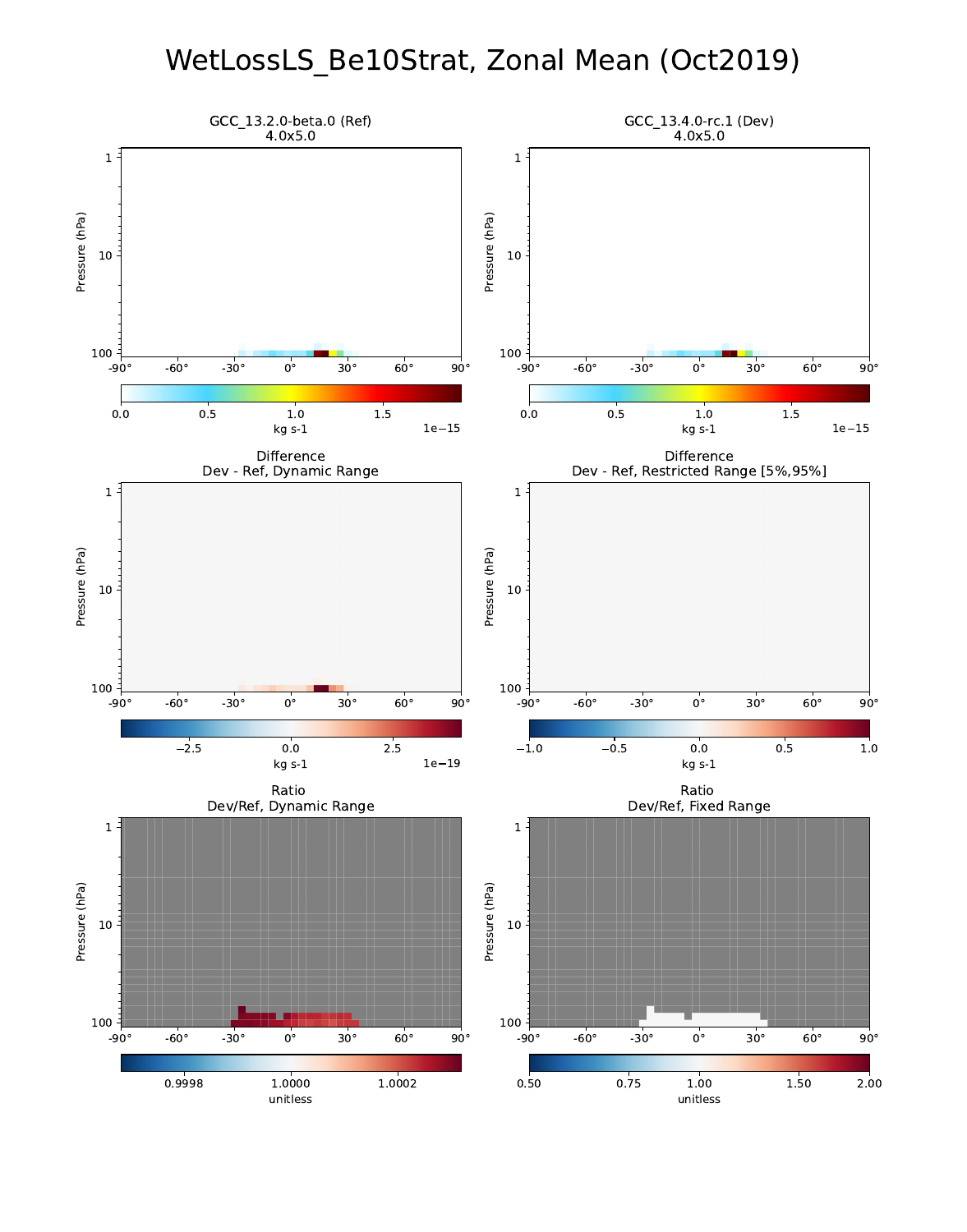# WetLossLS\_Be7, Zonal Mean (Oct2019)

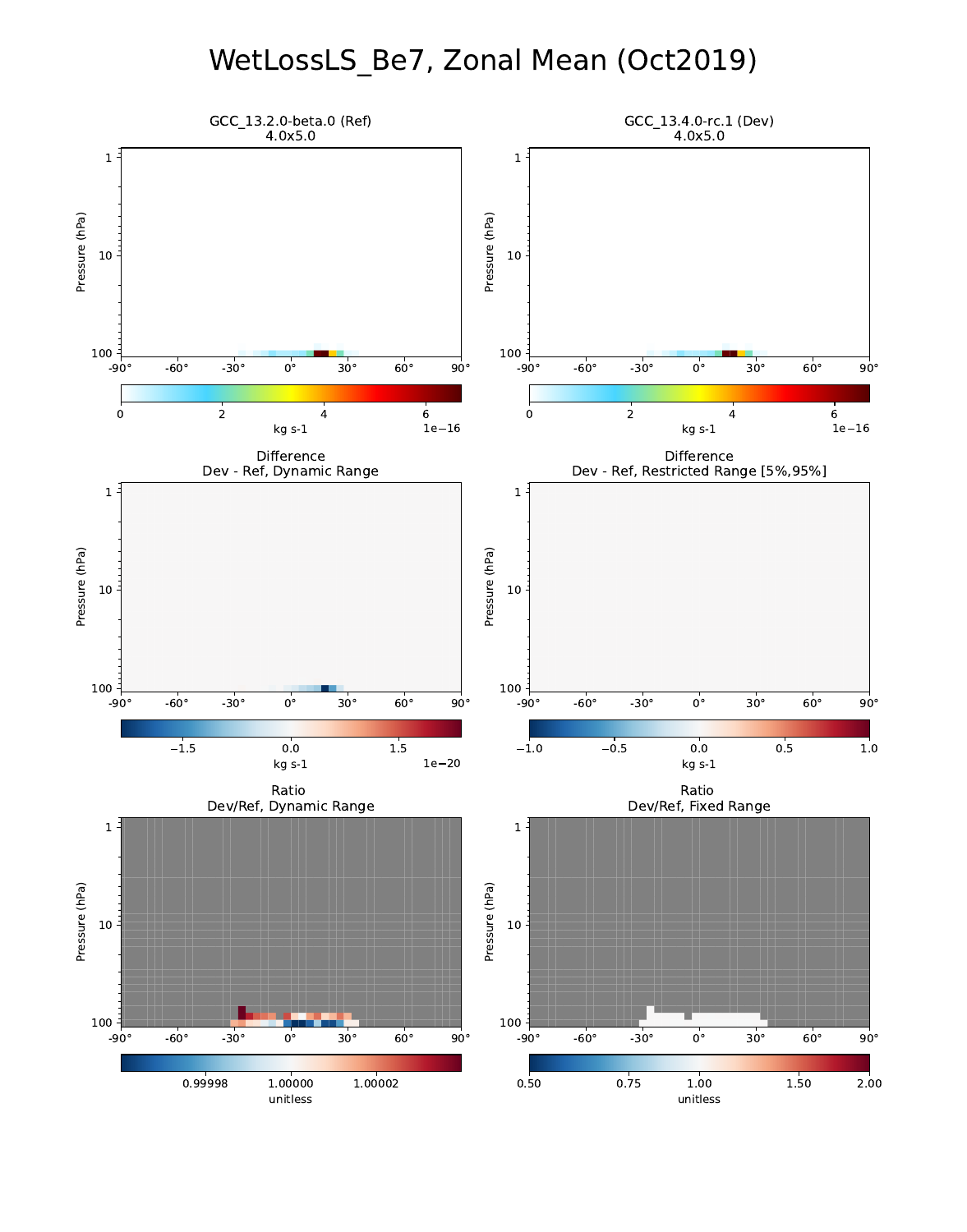### WetLossLS\_Be7Strat, Zonal Mean (Oct2019)

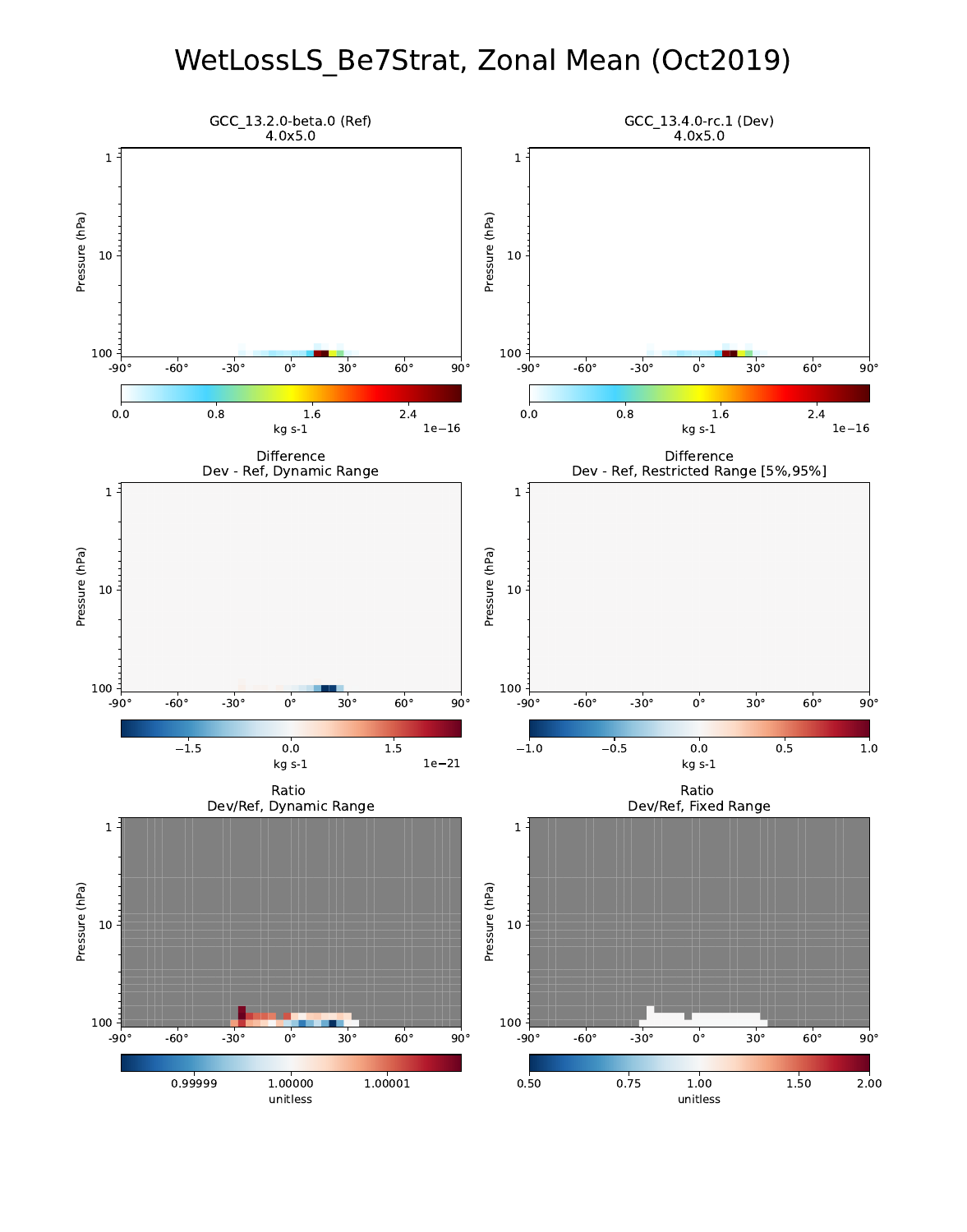# WetLossLS\_Pb210, Zonal Mean (Oct2019)